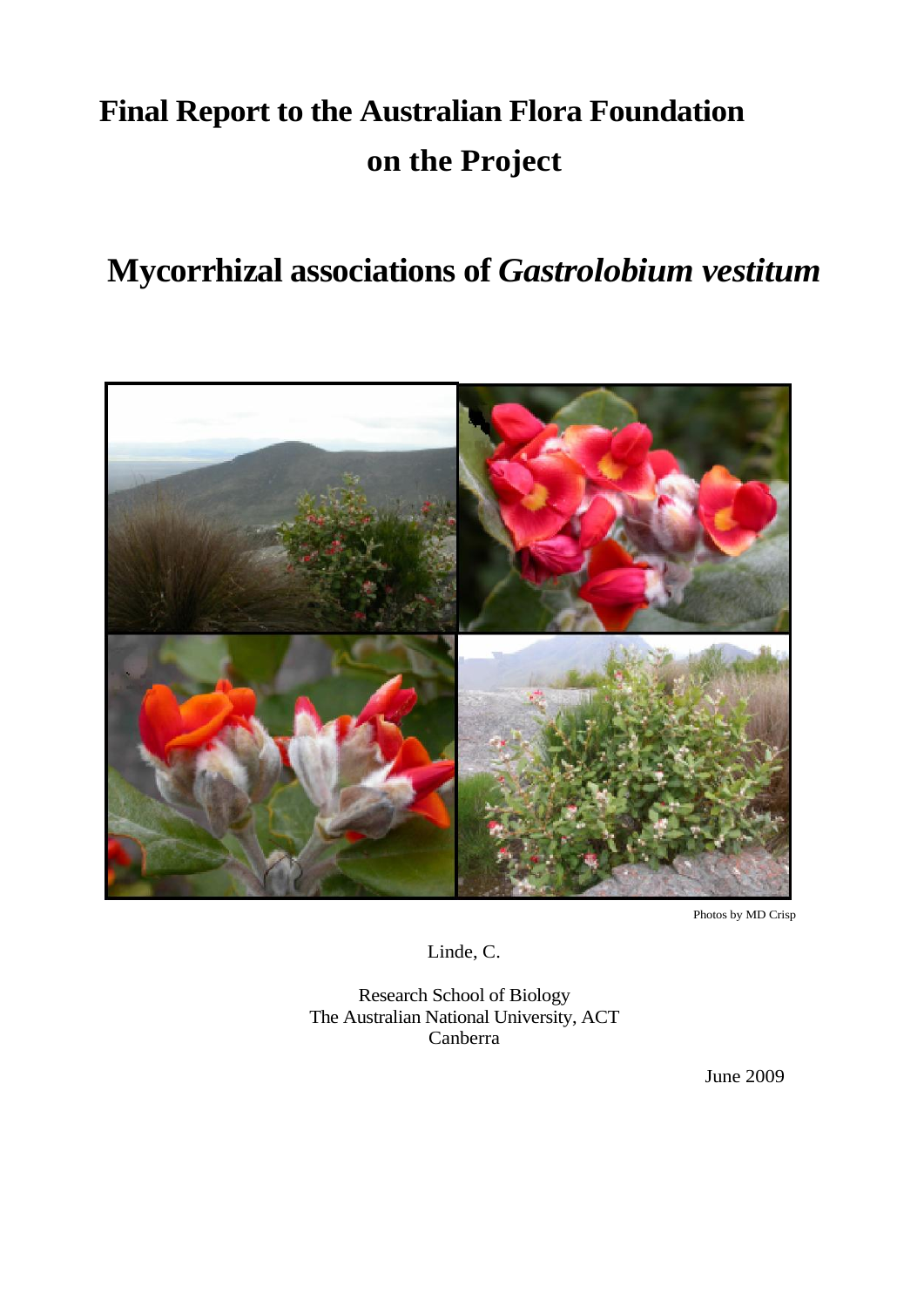## **Identification of fungal mycorrhizal species associated with increased plant growth of the rare Fabaceae species** *Gastrolobium vestitum*

## **Introduction**

*Gastrolobium* belongs to the plant family Fabaceae and mostly occurs in Western Australia. Gastrolobiums are small shrubs ranging from prostrate in habit to about 2 metres. Around 30 of the *Gastrolobium* species are known to be poisonous and therefore, little attention has been given to *Gastrolobium* cultivation. An exception is *Gastrolobium celsianum*, previously placed in the genus *Brachysema*, which is the most commonly cultivated species, often under its older names of *Brachysema lanceolatum* and *Brachysema celsianum.*

Some *Gastrolobium* species has a narrow distribution in nature and are considered at risk. One such spe cies is *Gastrolobium vestitum* whereas *Gastrolobium rubrum* is a common species with no apparent survival constraints, both occurring in the Stirling Ranges, Western Australia. Apart from the difference in their distribution, there are many similarities between the species. The species are closely related and belong to the *G. celsianum* group (formerly *Nemcia*), which has red flowers that are putatively modified for bird-pollination and both species grow on skeletal soils in heathland. *G. vestitum* occurs at higher altitudes in the Stirling Ranges and is considered rare, but not at risk, whereas *G. rubrum* can only be found at lower altitudes where it occurs commonly.

Apart from altitudinal differences, the distribution of the *G. vestitum* and *G. rubrum* is likely to be affected by mycorrhizal associations as found in other plant systems (van der Heijden et al., 2003; Hartnett and Wilson, 1999). The relative abundance or occurrence of mycorrhizal types, could influence plant distributions, particularly if the quantity or diversity of the inoculum of one type becomes limited. Mycorrhizal fungi are known to be important mutualists because they receive nutrition and structural refuge from the host, while the host receives benefits through increased resistance to herbivores, pathogens, drought and flooding stress, enhanced competitive abilities, and importantly, they facilitate enhanced nutrient uptake. However, although ectomycorrhizal fungi have been identified on *Gastrolobium* in Australia, little is known on the species of mycorrhizal fungi diversity present, nor about their quantitative contribution to plant growth and survival. Many different species of mycorrhizal fungi can coexist on host plants, but all may not contribute equally to plant growth and health.

Species composition of mycorrhizal fungi may be as important to plant performance as the level of mycorrhizal colonization. Species of mycorrhizal fungi vary in their carbohydrate requirements (Durral et al., 1994), tolerance of environmental extremes (Bunn and Zabinski, 2003), enzymatic capabilities (Finlay et al., 1992), ability to transport water and nutrients (Mitchell et al., 1984), and in their dispersal and colonization strategies (Jones et al., 2003). In a study on birch seedlings, it was shown that the diversity of the ectomycorrhizal community had a larger impact than increased root colonization on nutrient uptake (Baxter and Dighton, 2001). The species composition and diversity may therefore also play a role in the distribution and abundance of *G. vestitum* and *G. rubrum.*

The aims of this study were to identify the ectomycorrhizal (EM) species diversity in *G. vestitum* and *G. rubrum* in natural host populations. This would indicate whether mycorrhizal associations are specific for *G. vestitum* and/or *G. rubrum*, and whether mycorrhizal diversity is associated with host abundance. Secondly we aim to identify which mycorrhizal species contributes most to plant performance. Cross-inoculation experiments were conducted to determine whether mycorrhizal fungi fr om the common species (*G. rubrum*) can enhance growth of the rare species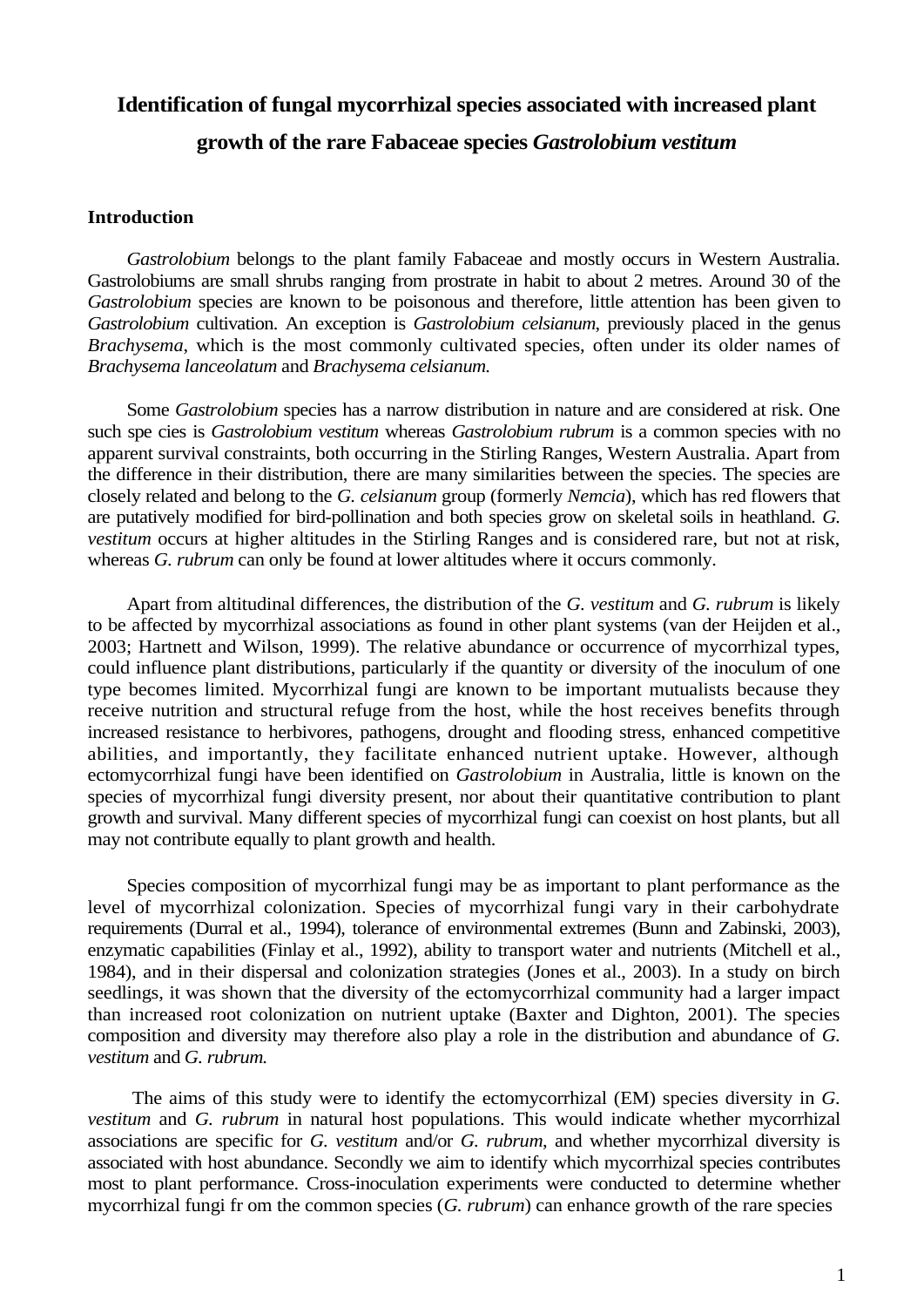and thus enable the rare species to be cultivated. Unfortunately the second aim could not be achieved as the inoculation-growth trials were destroyed during a hailstorm in 2007. Therefore, only preliminary results of the growth trials are presented.

Fungal mycorrhizae have been associated with *Gastrolobium* species but mostly include arbuscular mycorrhiza (AM), and to a much lesser extent ectomycorrhizae (EM). Identification of fungal mycorrhiza species associated with Fabaceae has been limited and generally no attempt has been made for species identification. This lack of species identification is partly due to the fact that AM fungal species cannot be cultured on artificial media and they also appear morphologically very similar on roots. The only means of identification of these fungal species is by molecular methods, eg. sequencing. On the other hand, EM can be divided into morphotypes as they usually are morphologically distinguishable on the roots, and some of them are culturable. Nevertheless, sequencing will be invaluable to group these fungi into different taxa. Most fungal mycorrhizal species have not been identified to species level, and thus this project will significantly improve our knowledge of fungal mycorrhizal species/taxa associated with *Gastrolobiums* in Western Australia.

## **Materials and Methods**

#### *Sampling of mycorrhizal associations*

Since *G. vestitum* only occurs on Mt Toolbrunnup and Mt Hassell (Western Australia), both sites were included in the survey. *G. rubrum* occurring closest to plants of *G. vestitum* were sampled. In both cases, plants were separated by no more than 1 km with *G. vestitum* present on the higher slopes of the mountains, whereas *G. rubrum* occurred lower down and into the valleys. Roots of ten plants of each species in each of the locations were sampled and inspected for the presence of mycorrhizae with a compound microscope. Two soil core samples were sampled in the rhizosphere (including roots) of each plant, taken from opposite sides and taking care not to disturb the plants.

#### *Sequence identification ofEM associations*

The ectomycorrhizal root tips from each sample were sorted by morphology and the same morphotypes from the same samples were combined and lyophilized for DNA extraction with the DNeasy Plant Mini DNA kit (Qiagen). Primers ITS 1F and ITS4B (Gardes and Bruns, 1993) were used to PCR amplify rDNA. Amplification products were electrophoresed on 1% agarose gels to verify the amplification of fragments of the appropriate length. Most samples in which mycorrhizal roots was observed with a compound microscope yielded fungal PCR products except for *G. rubrum* samples from Mt Hassell. PCR-cloning were conducted with a pGEM-T cloning kit (Promega) and rDNA fragments were sequenced bi-directionally with ABI PRISM BigDye Terminator v3.1 ready reaction cycle sequencing kit (Applied Biosystems, Foster City, CA, U.S.A). The DNA samples were sequenced with an ABI-3 100 automated sequencer. DNA sequences were edited manually with Sequencher 4.5 (Gene Codes Corporation, Ann. Arbor, MI, USA). Sequence alignment was completed in Geneious 4.6.4. Individual sequences were compared to a sequence database on GenBank using a BLASTN search (Basic Local Alignment Search Tool Nucleotide; NCBI, Bethesda, MD).

#### *Inoculation studies*

Seed of *G. vestitum* and *G. rubrum* were collected from Mt Toolbrunnup, germinated and grown in a sand based potting medium free of mycorrhiza. Seven-month-old seedlings were transplanted to a potting mix containing soil and root segments from either the same species (eg. *G. vestitum* seedlings planted in pots containing *G. vestitum* soil) or congeneric species (eg. *G. vestitum* seedlings planted in pots containing *G. rubrum* soil), or potting medium amended with sterilized soil collected from either *G. rubrum* or *G. vestitum* (no mycorrhizae). Twenty plants per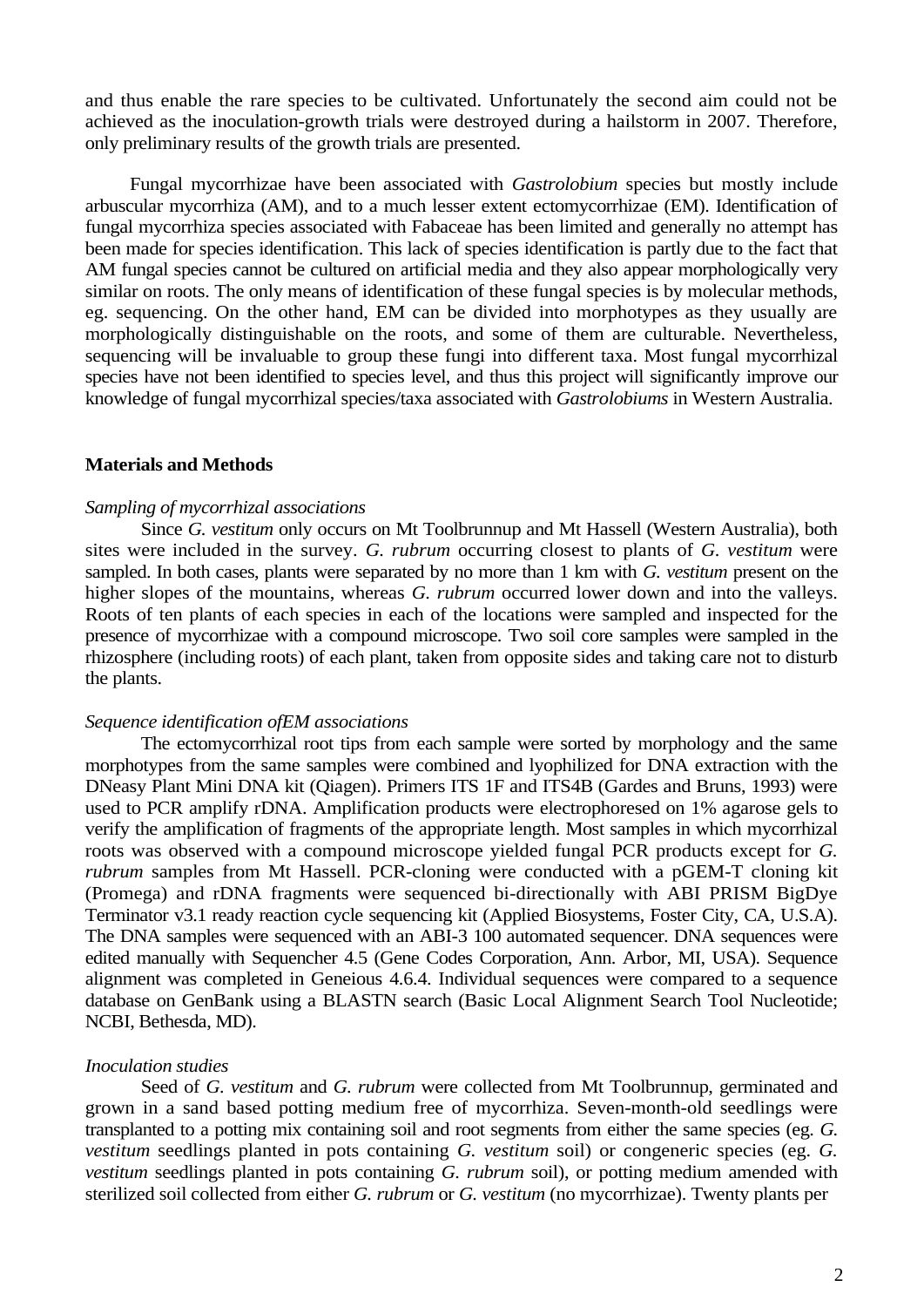treatment were used. Plant height and length of each side branch of each plant was measured at the onset of the experiment. After 3.5 months' growth, plant height and length of side branches were measured to determine the possible positive effects of mycorrhizal additions. After 5 month's growth, it was planned that each plant be measured again. It was also planned to sort EM roots into morphotypes, quantify each morphotype, and subsequently identify morphotypes with sequence analyses. Morphotypes were also to be cultivated *in vitro* to use as inoculum in future cultivation studies. Unfortunately, 4 months into this experiment, the greenhouses were destroyed by a hail storm, plants were damaged and knocked out of their pots, rendering completion of this experiment impossible.

Statistical analyses of stem length differences were conducted in Systat. Stem lengths after 3.5 months were calculated as the difference between stem lengths after 3.5 months and those at the onset of the experiment.

## **Results**

#### *Sequence identification ofEMfungi*

Various ectomycorrhizal (EM) fungi could be identified from *G. vestitum* and *G. rubrum*  roots collected from Mt Hassell and Mt Toolbrunnup in the Stirling Ranges, Western Australia (Table 1). Roots from ten plants in each location from each host was sampled. All plants displayed EM fungi on roots based on a microscopic examination. The EM fungi were identified with direct sequencing of mycorrhizal infected roots. Based on a GenBank BLAST search, the EM fungi were identified as species of *Cortinarius, Laccaria, Russula, Boletus, Inocybe, Nolanea, Xerocomus, Tylopilus, Thaxterogaster* and *Tomentella* (Table 1., Fig 1). None of these species were shared among hosts or sampling location (Table 1, Fig 1). When present, EM fungi belonging to *Cortinarius, Laccaria* and *Russula* were the dominant fungi on a particular plant (Table 2). EM diversity was high, with at least 11 EM associations identified from 10 plants of *G. vestitum*  examined at each of Mt Toolbrunnup and Mt Hassell (Table 1).

Microscopic examination of *G. rubrum* samples from Mt Hassell revealed at least four morphotypes of EM present. PCR amplification of these samples with ITS 1F and ITS4B, however, did not produce any fragments of the expected size.

### *Growth trial*

Unfortunately the growth trial could not be completed due to a hailstorm destroying glasshouses and plants. Growth measurements taken 3.5 months after seedlings were tra nsplanted into treatment potting mixes were taken and results presented in Figs 2 and 3. No significant differences in stem length (growth) could be obtained for *G. vestitum* seedlings transplanted into a pots amended with soil collected from *G. vestitum* or *G. rubrum,* or sterilized *G. rubrum* soil, or pots amended with roots of EM colonised *G. vestitum* plants. Stem lengths of *G. vestitum* plants grown in a pots amended with soil collected from *G. vestitum* in WA that has been sterilized, was significantly ( $P < 0.05$ ) longer than stems of *G. vestitum* plants of other treatments except plants grown in pots amended with sterilized soil collected from *G. rubrum* plants in WA (Fig 2). Similarly, no significant differences in stem lengths of *G. rubrum* seedlings transplanted into treatment mixes could be observed, except for seedlings grown in pots amended with sterilized soil collected from *G. rubrum* plants in the Stirling Ranges, WA, which performed significantly ( $P <$ 0.05) worse than any other treatment (Fig 3).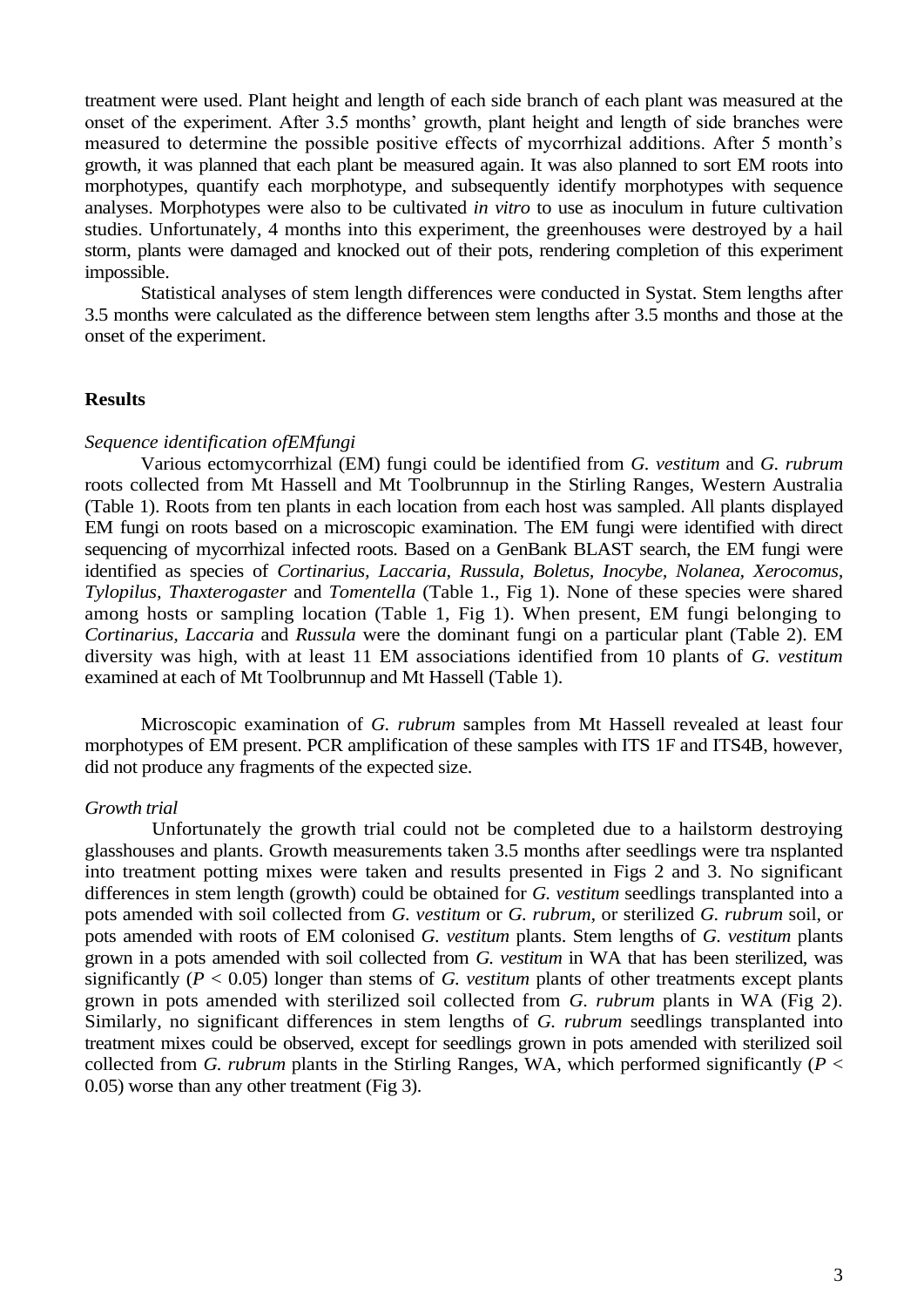#### **Discussion**

All the fungi identified from EM colonized *Gastrolobium* roots are known mycorrhizae of a variety of plants, although it is the first time that they have been associated with *Gastrolobium*. However, although preliminary species identification has been achieved with the GenBank searches, phylogenetic studies will be essential to identify the fungi to species level, as GenBank can be limited in the species information available. Also, incorrect species assignment of sequences in GenBank has been identified as a significant problem (Harris, 2003; Vilgalys, 2003).

Even though EM morphotypes were observed on *G. rubrum* samples from Mt Hassell, no PCR products could be obtained with the ITS primers used in this study. Although the primers we used are reported to amplify the ITS region of most fungi, other primers annealing at slightly different positions could be used to amplify these samples (Shefferson et al., 2007). The lack of PCR products for these sample therefore does not imply a lack of EM fungi, but rather that these plants were colonised by a different group of EM fungi that could not be amplified with ITS 1F and ITS4B.

EM species were not shared between *G. vestitum* and *G. rubrum*, indicating that the two *Gastrolobium* species have their own suite of mycorrhizal associations. However, mycorrhizal species were also not shared between sites, indicating that *G. vestitum* is capable of associating with many different EM species, pending availability. Mycorrhizal specificity, defined as the phylogenetic breadth of fungi that a plant associate with, is generally broad in most plants other than orchids (Molina et al., 1992; Hoeksema 1999; Massicotte et al., 1999). Indeed, from only 10 plants of *G. vestitum* examined at each of Mt Toolbrunnup and Mt Hassell, at least 11 EM associations were identified. This is encouraging for the survival and/or cultivation of *G. vestitum,*  as rare mycorrhizal associations would not appear to pose a limiting factor for its growth. It is still unclear though whether EM fungi of *G. rubrum* would be able to associate with *G. vestitum* roots, as the experiment testing for cross-specificity was terminated due to a hailstorm. It is also likely that the suit of EM associations of *G. rubrum* is equally broad, since failed PCRs of the Mt Hassell collection indicate a different set of EM fungi present.

The only EM genus shared among sites and *Gastrolobium* species was *Cortinarius.*  Approximately 50 species of *Cortinarius* are described from Australia. The closest *Cortinarius*  matches found on GenBank, however, are not reported to be from Australia (May and Wood, 1997). This is not surprising as very few Australian EM fungi have been sequenced and therefore their sequences will not be available on GenBank. Also, Australian fungi are grossly under described and it is likely that the number of e.g. *Cortinarius* species exceeds the reported 50 species.

It is clear from this study that a large number of EM fungi are associated with the two *Gastrolobium* species studied. As it was shown that EM diversity (species composition) plays an important role in plant diversity and performance (Durral et al., 1994; Bunn and Zabinski, 2003; Mitchell et al., 1984; Baxter and Dighton, 2001), it is encouraging to see a large number of EM associations with the *Gastrolobiu m* species studied. Whether these EM species are host specific and differ in their ability to promote plant growth, however, still needs to be examined.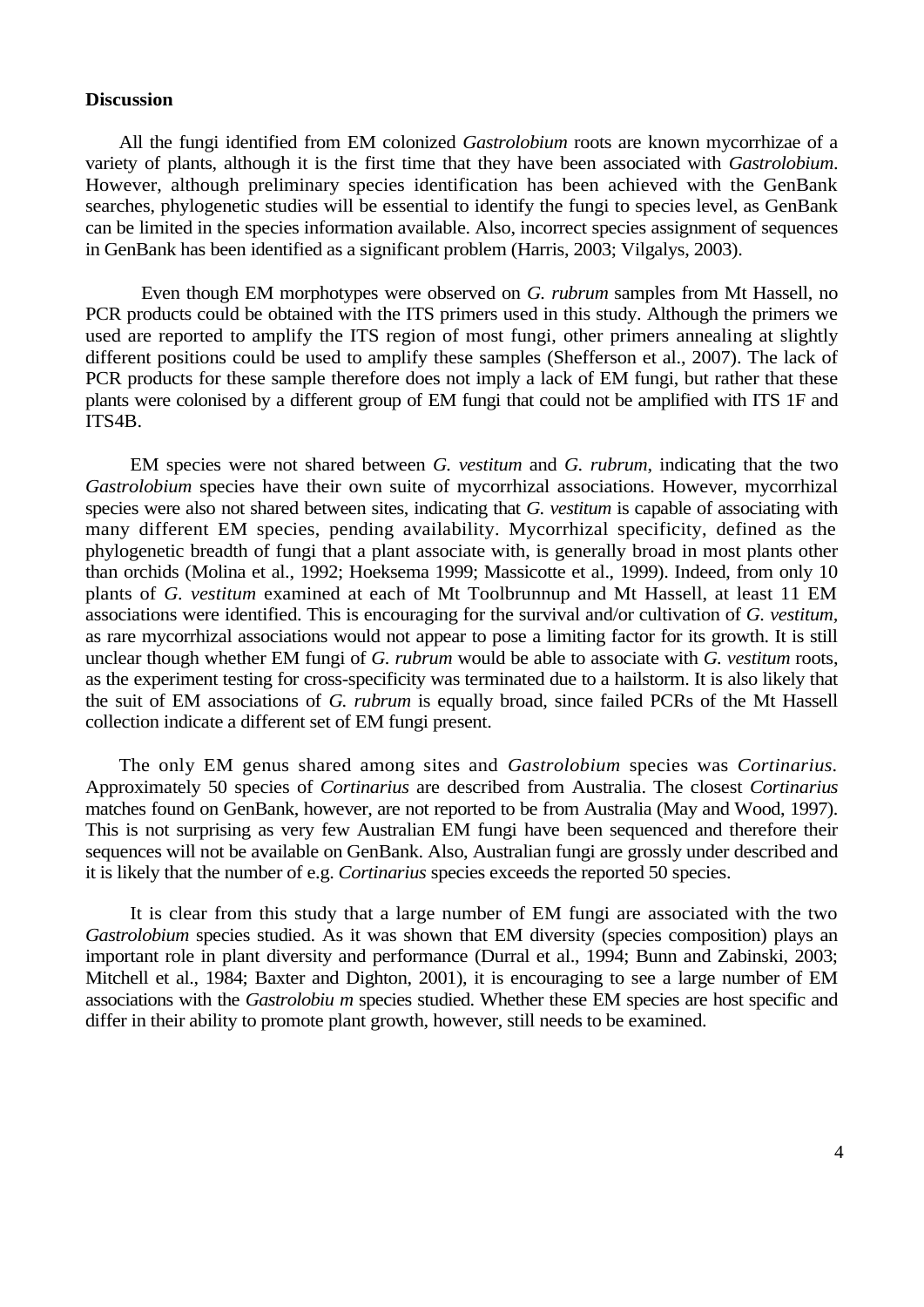## **References**

- Baxter J. W., Dighton J. 2001. Ectomycorrhizal diversity alters growth and nutrient acquisition of grey birch (*Betula populifolia*) seedlings in host-symbiotic culture conditions. *New Phytol*  152: 139Ð149.
- Bunn R. A., Zabinski C. A. 2003. Arbuscular mycorrhizae in thermal-influenced soils in Yellowstone National Park. *West NAm Nat* 63: 409–415
- Durall D. M., Marshall J. D., Jones M. D., Crawford R, Trappe J. M. 1994. Morphological changes and photosynthate allocation in aging *Hebeloma crustuliniforme* (Bull.) Quel. And *Laccaria bicolor* (Maire) Orton mycorrhizas of *Pinus ponderosa* Dougl. ex Laws. *New Phytol* 127: 719–724.
- Finlay R. D, FrostegŒrd A, Sonnerfeldt A-M. 1992. Utilization of organic and inorganic nitrogen sources by ectomycorrhizal fungi in pure culture and in symbiosis with *Pinus contorta* Dougl. ex Loud. *New Phytol* 120: 105–115
- Gardes M., Bruns T. D. 1993. ITS primers with enhanced specificity for basidiomycetes Ð application to the identification of mycorrhizae and rusts. *Mol. Ecol.* 2: 113-118.
- Harris, D. J. 2003. Can you bank on GenBank? *Trends Ecol. Evol.* 18: 317–319.
- Hartnett D. C, Wilson G. W. T. 1999. Mycorrhizae influence plant community structure and diversity in tallgrass prairie. *Ecology* 80: 1187–1195.
- Hoeksema, J. D. 1999. Investigating the disparity in host specificity between AM and EM fungi: lessons from theory and better-studied systems. *Oikos* 84:327Ð332.
- Jones M. D., Durall D. M., Cairney J. W. G. 2003. Ectomycorrhizal fungal communities in young forest stands regenerating after clearcut logging. *New Phytol* 157: 399Ð422.
- May, T. W., and Wood, A., E. 1997. Catalogue and bibliography of Australian macrofungi 1. Basidiomycota p.p. Fungi of Australia volume 2A. Australian Biological Resources Study, Canberra.
- Massicotte, H. B., R. Molina, L. E. Tackaberry, J. E. Smith, M. P. Amaranthus. 1999. Diversity and host specificity of ectomycorrhizal fungi retrieved from three adjacent forest sites by five host species. *Can. J. Bot.* 77: 1053–1076.
- Mitchell R. J., Cox G. S., Dixon R. K., Garrett H. E., Sander I. L. 1984. Inoculation of three *Quercus* species with eleven isolates of ectomycorrhizal fungi. II. Foliar nutrient content and isolate effectiveness. *For Sci* 30: 563Ð572.
- Molina, R., H. Massicotte, J. M. Trappe. 1992. Specificity phenomena in mycorrhizal symbioses: community-ecological consequences and practical implications. Pp. 357–423 in M. F. Allen, ed. Mycorrhizal functioning: an integrative plant-fungal process. Chapman and Hall, New York.